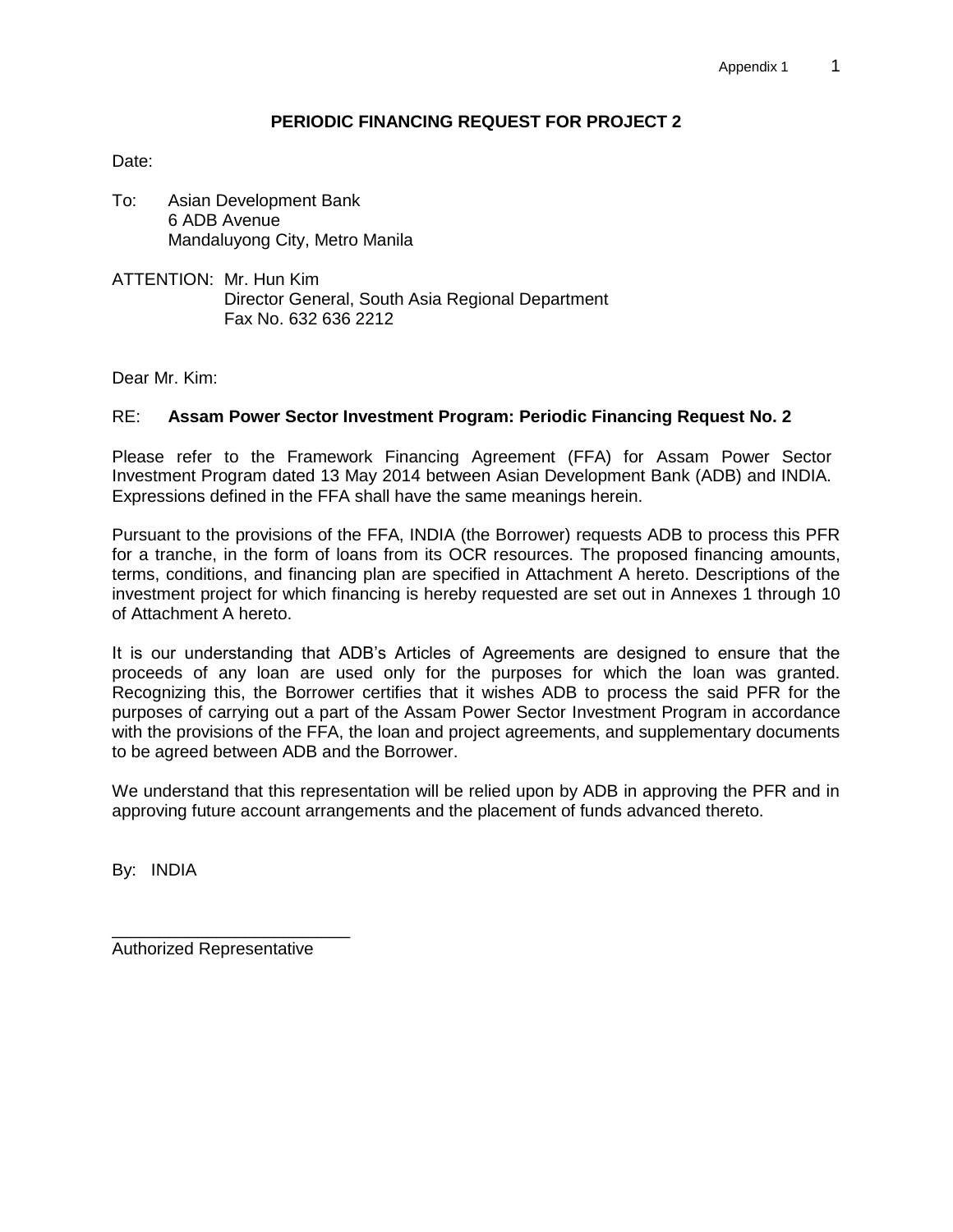## **Attachment A**

**Project Description** The proposed Tranche 2 project has two major outputs:

**Output 1: Expanded and upgraded power distribution system** includes:

- (i) construction of one new 33/11 kV substation, install the associated terminal equipment, and associated 33 kV (4 km) and 11 kV (6 km) lines;
- (ii) construction of 137 km of 33 kV lines;
- (iii) construction of 33 kV railway line crossings and river crossings;
- (iv) construction of 11 new 33 kV bays to serve new 33 kV lines at 33/11 kV substations and grid substations;
- (v) construction of 7 km of 11 kV lines for the segregation of the rural and agricultural feeders;
- (vi) re-conductoring and refurbishment of 955 km of 33 kV lines;
- (vii) re-conductoring and refurbishment of 1000 km of 11 kV lines;
- (viii) re-conductoring and refurbishment 1555 km of low voltage lines;
- (ix) construction of 6 new 33 kV bays to serve existing 33 kV lines;
- (x) replacement of 204 existing oil-filled distribution transformers with dry-type transformers; and
- (xi) replacement of exiting 14 km of overhead 11 kV and low voltage line with underground cable.

#### **Output 2: Strengthening institutional capacity of APDC** includes:

- (i) setting up of one independent meter testing laboratory;
- (ii) establishing one IT module to expand the centralized uniform revenue billing system for 1.2 million customers;
- (iii) establishing two area load dispatch centers; and
- (iv) project management, supervision and implementation support.

The subprojects proposed under Tranche 2 are part of the Government of Assam's (GOA's) road map and investment plan for the power sector, and meet the criteria outlined in Schedule 4 of the FFA. Therefore, Tranche 2 subprojects are eligible for funding under the MFF.

The Design and Monitoring Framework for this tranche is in **Annex 1**. Additional project details are in **Annex 2**.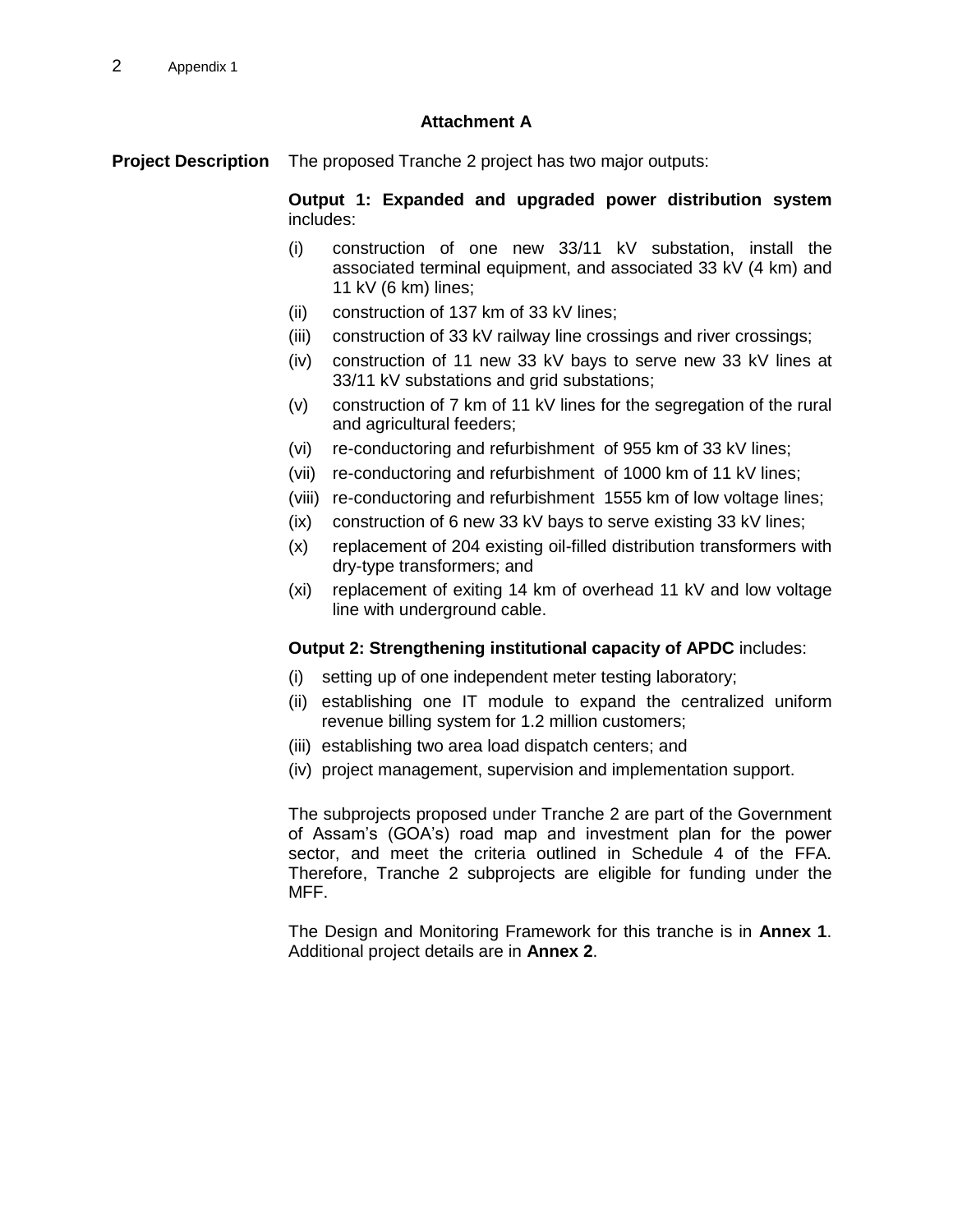# **Financing Plan**

**Cost Estimates and**  The total cost of the project is estimated to be approximately US\$ 60 million, inclusive of taxes, duties, and contingencies as shown below. The detailed cost estimates and financing plan by financier are in **Annex 3**.

| (\$ million)                     |            |            |       |  |
|----------------------------------|------------|------------|-------|--|
|                                  | <b>ADB</b> | <b>GOA</b> | Total |  |
| A. Investment Costs (Contract    |            |            |       |  |
| Packages)                        |            |            |       |  |
| Civil works and erection         | 7.82       | 1.50       | 9.32  |  |
| Equipment                        | 36.15      | 3.17       | 39.32 |  |
| Consultants                      | 1.40       | 0.10       | 1.50  |  |
| <b>Subtotal A</b>                | 45.37      | 4.77       | 50.14 |  |
| <b>B. Other Investment Costs</b> |            |            |       |  |
| Land and preparatory works       | 0.00       | 0.36       | 0.36  |  |
| Safeguards mitigation            | 0.00       | 0.60       | 0.60  |  |
| <b>Project Management</b>        | 0.00       | 4.36       | 4.36  |  |
| <b>Subtotal B</b>                | 0.00       | 5.32       | 5.32  |  |
| <b>Total Base Cost</b>           | 45.37      | 10.09      | 55.46 |  |
| <b>C. Contingencies</b>          |            |            |       |  |
| Physical                         | 0.91       | 0.75       | 1.66  |  |
| Price                            | 1.72       | 0.00       | 1.72  |  |
| <b>Subtotal C</b>                | 2.63       | 0.75       | 3.38  |  |
| D. Finance charges during        |            |            |       |  |
| implementation                   |            |            |       |  |
| <b>IDC</b>                       | 0.00       | 1.11       | 1.11  |  |
| Commitment charges               | 0.00       | 0.04       | 0.05  |  |
| <b>Subtotal D</b>                | 0.00       | 1.15       | 1.15  |  |
| <b>TOTAL</b>                     | 48.00      | 12.00      | 60.00 |  |

- **Loan Amount and Terms** The request is for a loan of \$48 million from the Ordinary Capital Resources (OCR) of the Asian Development Bank (ADB) provided under ADB's London interbank offered rate (LIBOR)-based lending facility, with a 25 year term including a grace period of 5 years, an interest rate determined in accordance with ADB's LIBOR-based lending facility, and such other terms and conditions as agreed in the FFA, and further supplemented under the Loan and Project Agreements.
- **Period of Loan/Guarantee Utilization** The physical works under the project are expected to be completed by  $30<sup>th</sup>$  June 2019. The loan closing date will be  $31<sup>st</sup>$  December 2019 in line with Section 3.05 of the draft Loan Agreement. Withdrawal applications from the borrower may be accepted during the winding-up period after the closing date in accordance with the ADB's Loan Disbursement Handbook 2015.
- **Advance Contracting** Advance contracting is requested for procurement of goods, related services, works, and recruitment of consultants.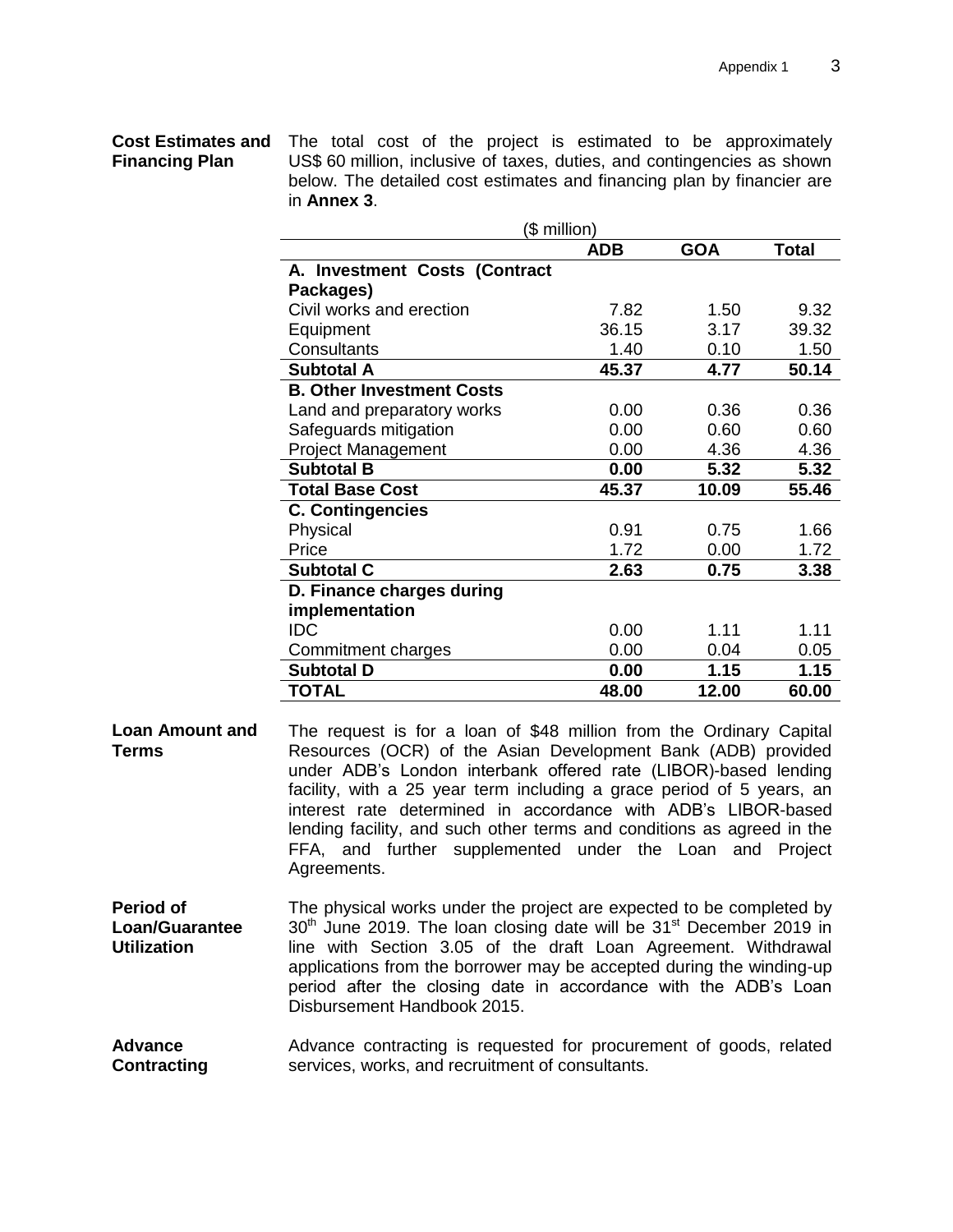**Retroactive Financing** Retroactive financing is requested for the eligible expenditures, not exceeding the amount of 20% of the loan amount, incurred before loan effectiveness, but not earlier than 12 months before the signing of the legal agreement.

**Implementation Arrangements** A Steering Committee, co-chaired by the Chairman, Assam Power Distribution Company Limited along with the Secretary, Department of Power, GOA, will serve as the oversight body, and APDCL will be the EA for Tranche 2. The Project Management Unit (PMU) under the Chairman of Assam Power Distribution Company Limited (APDCL), will function for overall project coordination. The PMU will be responsible for implementing, monitoring, and reporting the progresses of project implementation to ADB, the Government of India, and GOA. The PMU's responsibilities, in particular, will include: (i) overall coordination, macro level project management and monitoring; (ii) annual budget preparation and monitoring utilization of loan proceeds; (iii) progress reporting, including reports on financial management, safeguard compliance and project impact; and (iv) ensuring compliance with MFF undertakings and loan covenants. The PMU will also be responsible for administration, and financial and technical supervision of the subprojects, including procurement of goods and services, engagement of consultants, engineering and construction contractors, and monitoring subproject operation performance. Department of Power, GOA will support the policy related issues and in dealing with the central agencies, and government budgetary matters. A Project Implementation Unit (PIU) has been established under APDCL, which will have the responsibilities of overall day to day implementation of the project, including supervising the output of project implementation support consultants.

| <b>Project</b><br>Implementation<br><b>Organizations</b> | <b>Management Roles and</b><br><b>Responsibilities</b>                                        |  |
|----------------------------------------------------------|-----------------------------------------------------------------------------------------------|--|
| <b>GOA</b>                                               | Supports policy and budgetary related issues<br>➤<br>and in dealing with the central agencies |  |
| APDCL (PIU)                                              | Responsible for the day to<br>➤<br>project<br>dav<br>implementation                           |  |
| Project<br>Management<br>Unit (PMU)                      | coordination.<br>Responsible for<br>project<br>➤<br>monitoring and administration             |  |
| ADB                                                      | Will undertake regular project reviews and<br>facilitate project implementation               |  |

A project administration manual (PAM) has been prepared for this tranche.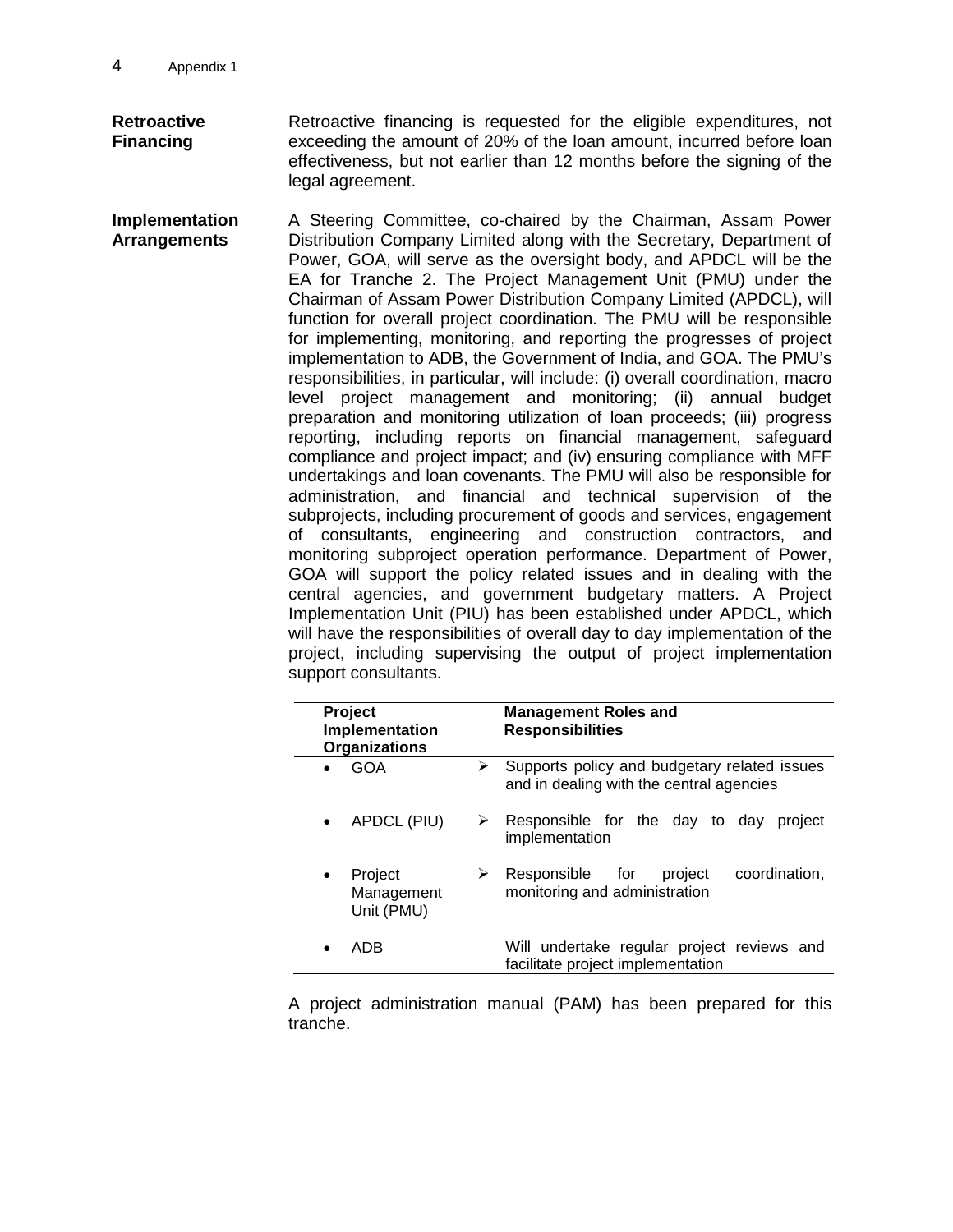| <b>Procurement and</b><br><b>Consulting</b><br><b>Services</b>                                                                                                                                     | All goods and services to be funded under the Tranche 2 will be<br>procured following ADB's Procurement Guidelines (April 2015).                                                          |                                                                                                                                                                                                                                                                                                                                                                             |  |  |
|----------------------------------------------------------------------------------------------------------------------------------------------------------------------------------------------------|-------------------------------------------------------------------------------------------------------------------------------------------------------------------------------------------|-----------------------------------------------------------------------------------------------------------------------------------------------------------------------------------------------------------------------------------------------------------------------------------------------------------------------------------------------------------------------------|--|--|
|                                                                                                                                                                                                    | The procurement plan is attached as <b>Annex 4</b> . Terms of reference for<br>the engagement of project implementation consultants under this<br>tranche is attached as <b>Annex 5</b> . |                                                                                                                                                                                                                                                                                                                                                                             |  |  |
| <b>Disbursement</b>                                                                                                                                                                                |                                                                                                                                                                                           | The Loan proceeds will be disbursed following ADB's<br>Loan<br>Disbursement Handbook (2015, as amended from time to time) and<br>detailed arrangements agreed between India and ADB.                                                                                                                                                                                        |  |  |
| <b>Confirmation of</b><br><b>Continuing Validity</b><br>of and Adherence<br>to Provisions of<br><b>FFA, Previous</b><br>Agreements, and<br>the Design and<br><b>Monitoring</b><br><b>Framework</b> | India confirms that the understandings set out in the FFA and<br>provisions of previous loan agreements for Loan 3140 have been<br>adhered to, and remain true to date.                   |                                                                                                                                                                                                                                                                                                                                                                             |  |  |
|                                                                                                                                                                                                    |                                                                                                                                                                                           | A full report on compliance is attached as <b>Annex 6</b> .                                                                                                                                                                                                                                                                                                                 |  |  |
| <b>Readiness of the</b><br><b>Project for</b><br>Implementation                                                                                                                                    | The<br>actions which<br>following<br>are<br>necessary<br>and/or<br>already<br>accomplished that make the Tranche 2 project ready for financing:                                           |                                                                                                                                                                                                                                                                                                                                                                             |  |  |
|                                                                                                                                                                                                    | (i)                                                                                                                                                                                       | PMU and PIU at APDCL have been established and fully<br>staffed.                                                                                                                                                                                                                                                                                                            |  |  |
|                                                                                                                                                                                                    | (ii)                                                                                                                                                                                      | The detailed project report comprising the project scope and<br>design, and demonstrating the project's technical, financial and<br>economic viability has been approved by the Board of Directors<br>of APDCL. The Financial and Economic analyses, which<br>demonstrate financial and economic viability of the Tranche 2<br>project investments, are in Annexes 7 and 8. |  |  |
|                                                                                                                                                                                                    | (iii)                                                                                                                                                                                     | An Initial Environmental Examination and Resettlement Plan<br>have been prepared and agreed to by APDCL and submitted to<br>ADB during the fact finding mission; and                                                                                                                                                                                                        |  |  |
|                                                                                                                                                                                                    | (iv)                                                                                                                                                                                      | Bidding documents for 5 procurement packages with an<br>estimated total contract value of \$50 million will be issued<br>between April 2015 and May 2015.                                                                                                                                                                                                                   |  |  |
|                                                                                                                                                                                                    |                                                                                                                                                                                           | Project readiness details are presented in Annex 9.                                                                                                                                                                                                                                                                                                                         |  |  |
| <b>Safeguards</b>                                                                                                                                                                                  | The following safeguards documents, attached as <b>Annex 10</b> , have<br>been prepared and disclosed to the public:<br>1. Initial Environmental Examination (IEE)                        |                                                                                                                                                                                                                                                                                                                                                                             |  |  |

2. Resettlement Plan (RP)